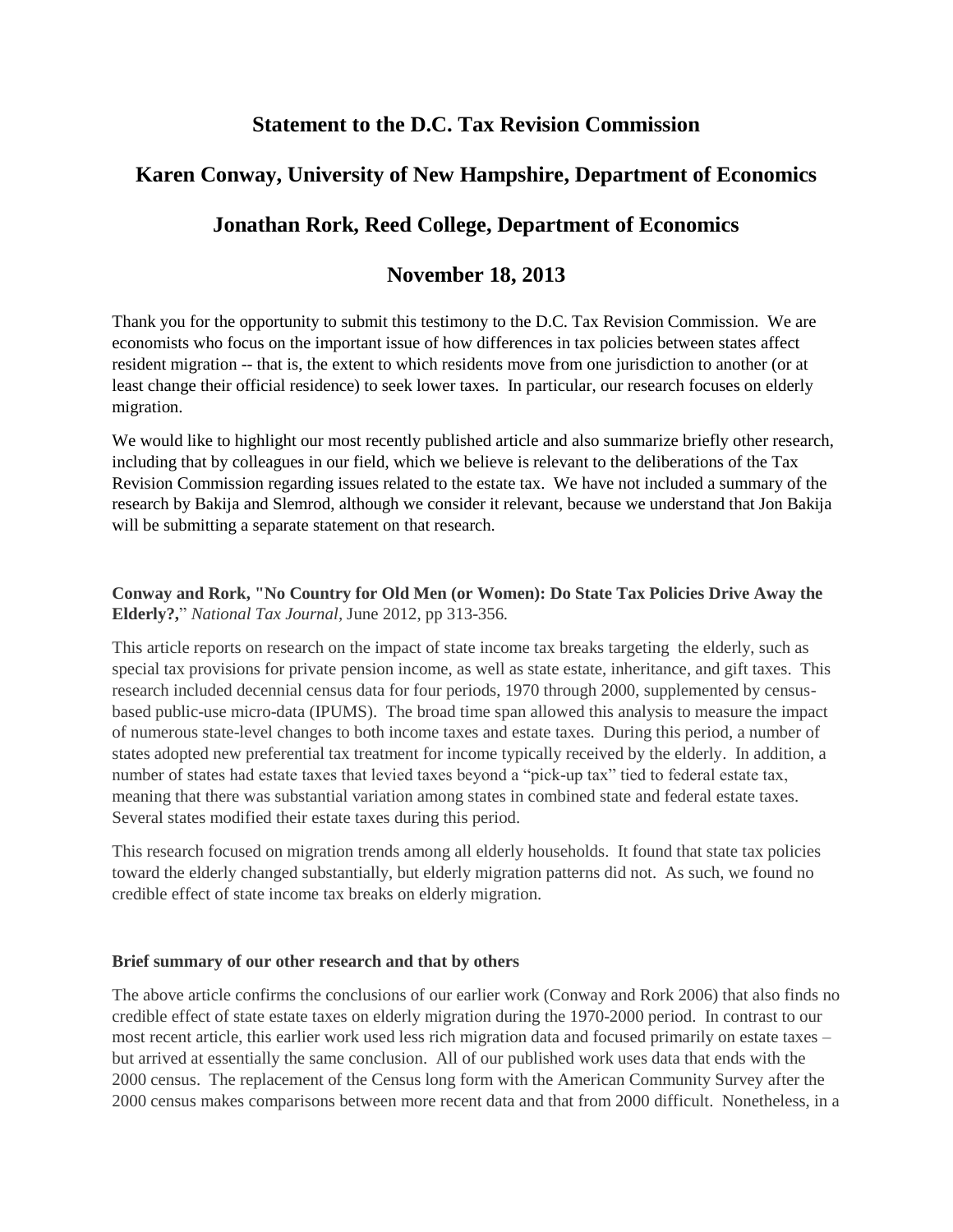newly completed paper (Conway and Rork 2013) we find evidence that geographic patterns of elderly migration have been fairly stable between 2000 and 2010. This finding combined with the numerous changes in state income and estate tax policies over the decade yields additional evidence that such policies are not dramatically affecting elderly migration.

Other researchers have addressed this general research question as well, the closest being Bakija and Slemrod (2004), a careful piece of research that uses very different data (estate tax returns). We defer a discussion of that work to its author, Jon Bakija. Varner and Young (2011) provide complementary evidence for the US by focusing on the effects of the 'millionaire tax' in New Jersey, whereby the top income tax rate was increased for incomes above \$500,000. Specifically, the article compared migration patterns of households affected by the new tax rate with migration patterns of households with incomes just below the threshold to be affected by the new rate, and they found no statistically significant difference. When the authors assessed migration changes for high-income elderly residents separately, they found stronger although still modest effects. Brulhart and Parchet (2010) provide complementary evidence on estate taxes from another country – Switzerland – whose cantons (small sub-national political jurisdictions similar to US states) impose different inheritance tax policies. The research examined changes in these canton-level inheritance tax changes in Switzerland on the number of high-income elderly households over two decades. The researchers found no relationship between inheritance tax rates and the number of high-income elderly households.

### **Implications for the District of Columbia**

No research is perfect, in part due to data limitations, and research of this kind cannot automatically be applied to any one jurisdiction. Our published research measures migration through 2000 and aggregates the experiences of many states over a period of many years. It is possible that the characteristics of the District of Columbia, such as being part of a metropolitan area that includes two other states, would lead to somewhat different results from the studies cited above.

At the same time, the studies cited here represent a substantial improvement over prior studies. Rather than looking at a cross section of data, using just one year, these studies examine the impacts of numerous changes in state tax policies across the nation over a number of years. This method creates a robust set of data that allows researchers to isolate the impact of policy changes on migration, distinct from general migration trends, such as the movement toward warmer climates.

We believe the available research is likely to provide some valuable lessons for D.C. The research suggests that some high-income households are sensitive to differences in income taxes and estate taxes, meaning that they move or otherwise change their primary residence to seek lower taxes. Yet, these effects appear modest. This means that it is likely that eliminating or scaling back taxes sharply for these households will lose more revenue than the amount of revenues gained by keeping a small number of households from moving.

### **References**

Bakija and Slemrod, "Do The Rich Flee From High State Taxes? Evidence from Federal Estate Tax Returns," *National Bureau of Economic Research Working Paper Series, Paper 10645,* July 2004.